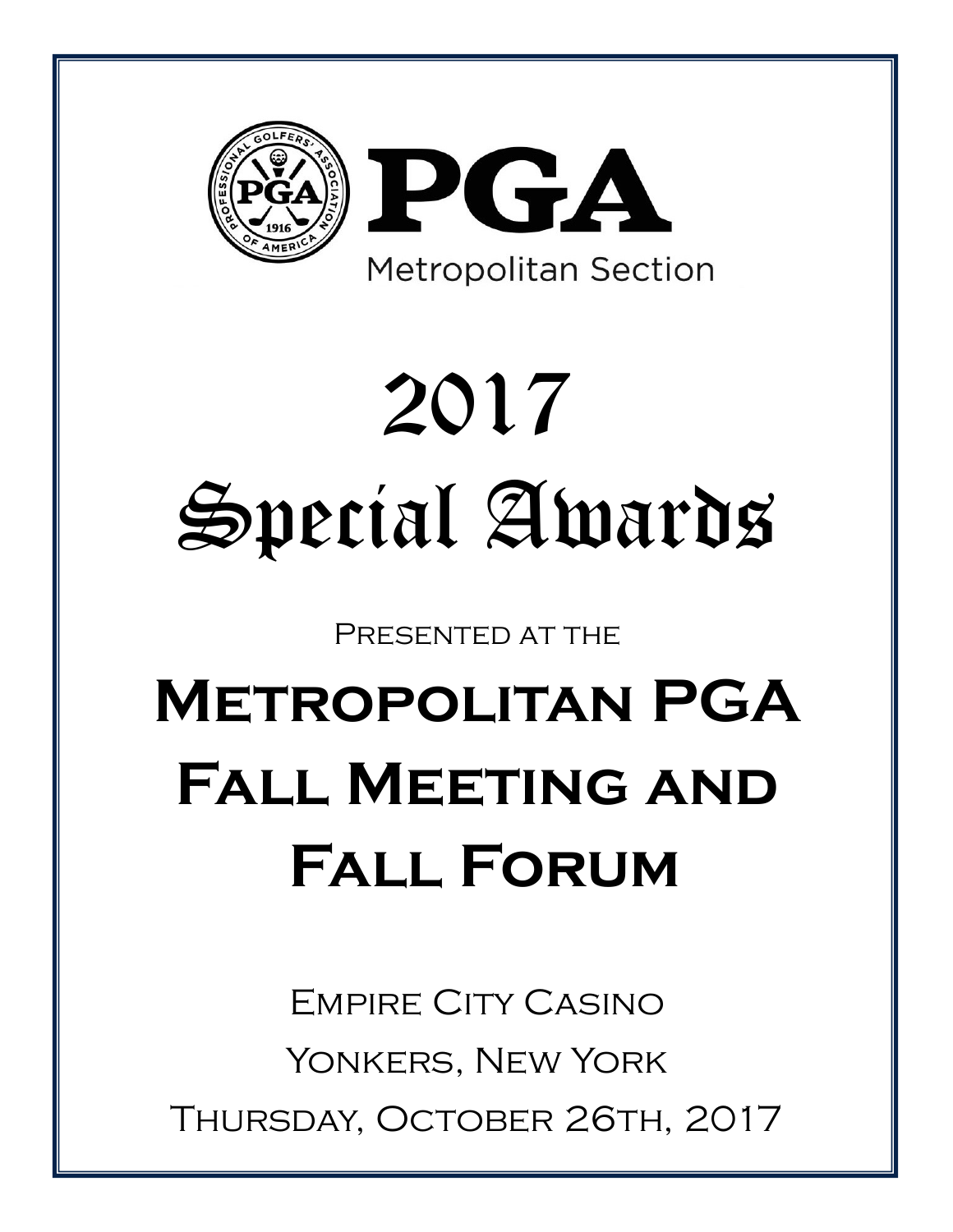## 2017 Met PGA Awards Agenda

Welcome to the 2017 Metropolitan PGA Special Awards presentation in conjunction with our Fall Meeting and Forum. The majority of our awards are presented at the Fall Meeting while the Professional of the Year, Player of the Year and Sam Snead Award occur at our Spring Forum. In addition, we will present the other Player of the Year Awards at our 2018 Spring Meetings. This provides us with multiple opportunities to celebrate our recipients and allows us to make some of the presentations on a more timely basis at this meeting, while others will still be part of our spring programs.

The Metropolitan Section remains committed to programs which train, develop, educate and enhance the image of the golf professional. It has been determined that the #1 priority must remain the concept of teaching and the promotion of the game which elevates our profession and exemplifies our professional commitment. We congratulate all of this year's award winners as a reminder that any day spent not making yourself better is a day not lived. May our award winners serve as examples of our commitment to making golf a better game for all and to making the Metropolitan PGA a symbol of excellence.



#### **Awards being presented today:**

Merchandiser of the Year (Private) **Meand McDaid, Friar's Head** 

Deacon Palmer Award **Base Communist Course** Rocco Cambareri, Valley Fields Golf Course Assistant of the Year **Sara Dickson, Quaker Ridge Golf Club** Merchandiser of the Year (Public) Max Galloway, Mohansic Golf Course Patriot Award Andy Crane, West Point Golf Course Player Development Award Monique Thoresz, The Apawamis Club Youth Player Development Award **Ben Hoffhine, Westchester Country Club** Horton Smith Award Michael Breed, The Michael Breed Golf Academy Bill Strausbaugh Award Mike Gilmore, Winged Foot Golf Club Teacher of the Year Jeff Gschwind, Deepdale Golf Club

#### **The following Awards will be presented in the Spring:**

Sam Snead Award **TO Be Announced** Ely Callaway Award To Be Announced

Professional of the Year **Dave Gosiewski, Noyac Golf Club** 2017 Player of the Year Josh Rackley, Tam O'Shanter Club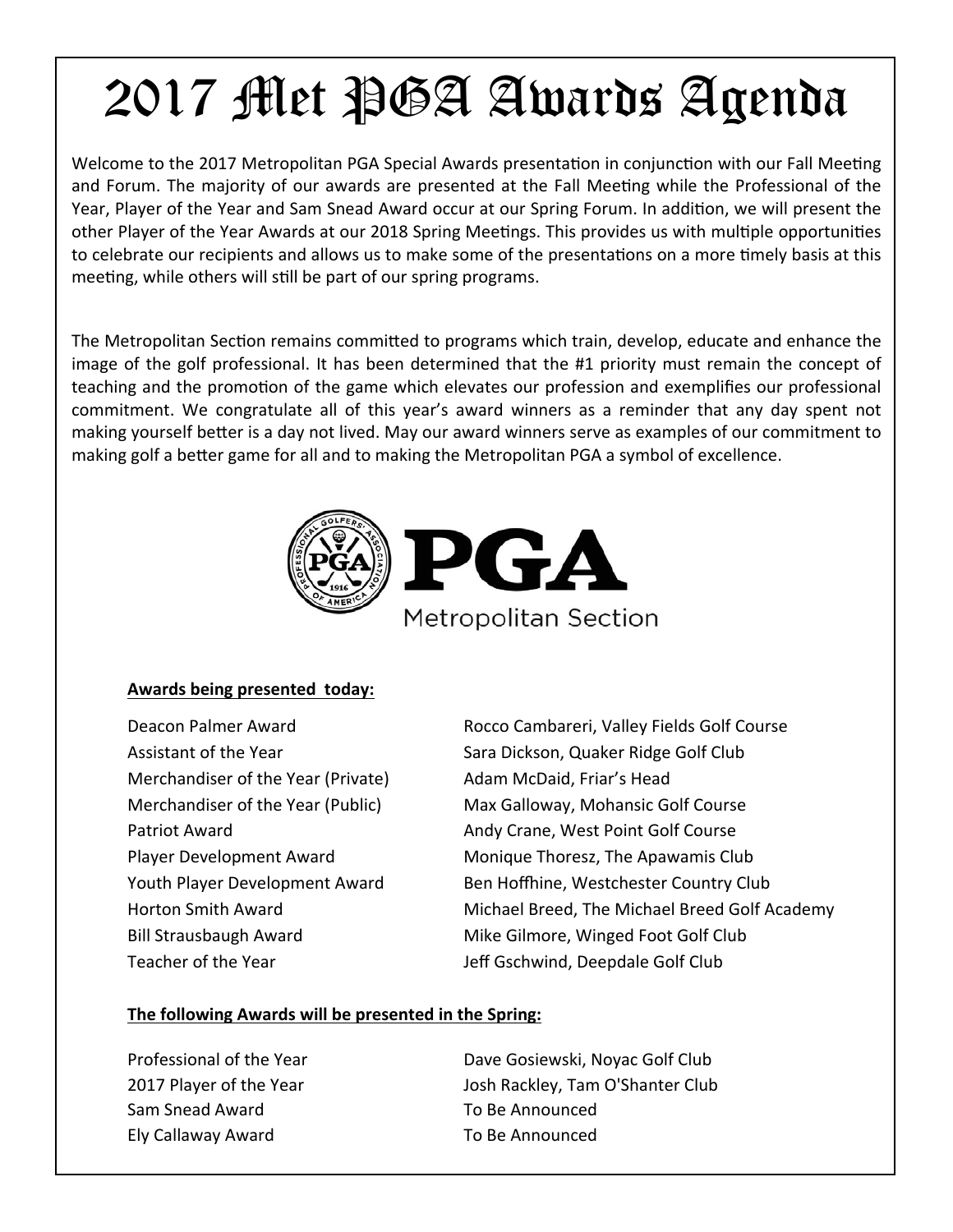## **2017 Deacon Palmer Award**  *Rocco Cambareri, Valley Fields Golf Course*

Rocco Cambareri's life spent in the golf business started at age 11 at Mohansic Golf Course and consistently focused on improving the places he worked while serving huge numbers of golfers. He became an apprentice under John Paonessa and worked at Mohansic for 12 years before a two year stint under Todd Heyda at Mahopac. Rocco was then elected to PGA membership in 2001 before becoming the head golf professional at Saxon Woods GC in 2001 where he hosted over 45,000 rounds annually, built a driving range, short game and teaching areas, renovated the golf shop, and initiated junior golf programs that continue to flourish. He then spent two seasons as General Manager at Tee Bird GC in Saratoga County, NY where they hosted approximately 30,000 rounds annually. Later, Rocco worked as General Manager / Head Professional at The Sedgewood Club, where he worked closely with the Board during planning and budgeting phases of clubhouse renovation. He recommended and supervised course construction where nine new forward tees were added in an effort to attract more members and make the course more enjoyable. Most recently, Rocco entered into agreement with Town of Yorktown, NY to renovate, operate and maintain Valley Fields Par 3 Golf Course. He was awarded a \$250,000 grant from the Wadsworth Foundation in support of this growth of the game initiative. Rocco's variety of experiences led him to become an expert in capital improvement. Fortunately for the area, his passion for junior golf and player development led him to Valley Fields.

Rocco has spent the last few years working toward renovating the only public access par three golf course in the Westchester/Putnam County region. This includes all of the work toward realizing a \$250,000 grant from a large golf charity foundation. Rocco's vision continues to align with the PGA of America's strategic plan to grow the game and to provide access for those previously underserved in golf. Despite being diagnosed with pancreatic cancer in June of 2016, Rocco's spirit and determination to see his vision to completion have been unwavering.

To say that the past several years have been difficult for Rocco would be an understatement. While moving into his new office in 2010 he suffered a broken ankle that required seventeen screws to reconstruct. As he was healing from the ankle and starting to compete in local tournaments, he was sidelined by a hernia operation. The next year, he broke a bone in his right hand and lost another summer of playing competitively. Securing the \$250,000 grant from the Wadsworth Foundation was a much needed boost. There was still trepidation in committing to such a big investment in golf as many similar projects in the area were favoring real estate development. Having the endorsement and financial support of a nationally recognized association gave him the extra confidence that his vision for this facility was on the right track. Unfortunately, his cancer diagnosis in 2016 has slowed him down physically, but it has only made him more determined and focused on seeing the fruit of his labor when the newly renovated, Arnold Palmer designed par three facility is completed. Rocco has spent some time recently thinking about the future of Valley Fields and searching for his replacement as day to day manager. His thoughts always end in the same place: the facility and local community will be best served when Met PGA professionals are leading the charge and implementing our growth of the game initiatives. Certainly no one individual or management company is more qualified to implement programs for our juniors, seniors and veterans.

Rocco's professional career has always been marked by service. Before the opportunity to oversee his current redevelopment project, Rocco has worked in a number of roles, including head professional. Perhaps the reason he found his current calling was his aptitude for service and his ability to make physical improvements to the different facilities he served.

Rocco's career has been defined by putting others first, and working to grow the game of golf. Fifteen years ago, when a local public links tournament was reformatted and named after the late John Paonessa, Rocco was charged with running the event. Running a memorial event is, of itself, an act of kindness but that wasn't enough. Rocco saw the John Paonessa Memorial Pro-Am as an opportunity to raise funds for local charities, including the Met PGA Junior Tour which has been a beneficiary ever since.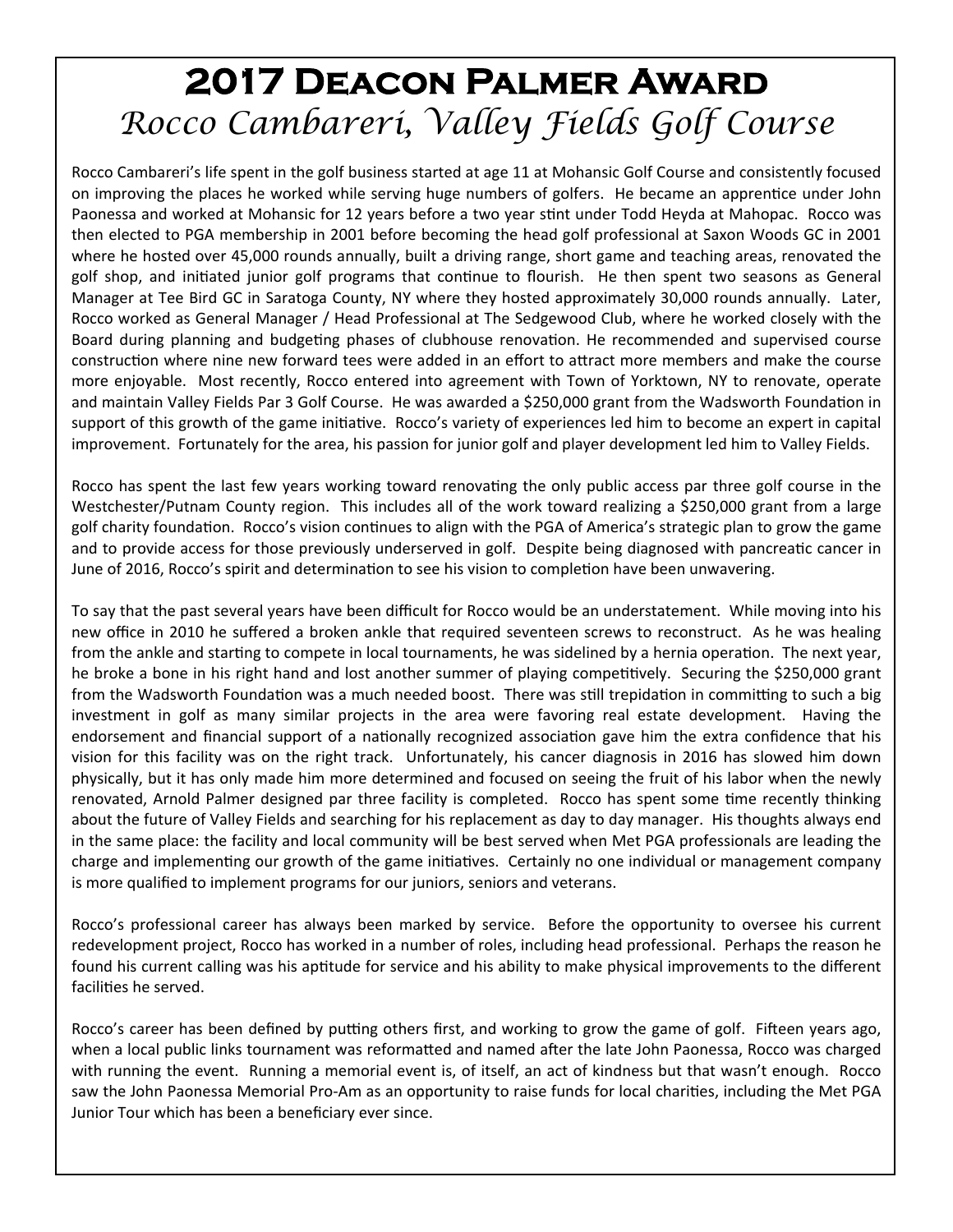## **Merchandiser of the Year ~ Private**  *Adam McDaid, Friar's Head*

With a resume as strong as Adam McDaid's, it's no wonder that he has become one of the finest golf professionals in the Metropolitan Section. His career started with four seasons at Westchester Country Club, followed by two years at Maidstone, one at Tuxedo, and another four at Shoreacres. Adam combines the mentoring he received from the likes of John Kennedy, Eden Foster, Dave Carazo, and Peter McDonald with the opportunity to create a high end experience for members and guests at Friar's Head.

Friar's Head is open from mid‐April to the first week of November and does almost 9,000 rounds per season, with the majority of this traffic condensed between Memorial Day and Labor Day. During this short season, Friar's Head annually hosts eight member events and a few outside charity events in addition to the notable summer holidays. However challenging, McDaid ensures that his displays and golf shop are freshened up and changed out before each of these distinct days, with an emphasis on product placement specifically catering to the participants in each event. Additionally, merchandise is filled in daily and replaced when needed as stock is sold. Adam prides himself on carrying quality products in a range of styles so that regardless of who walks in the door; whether they be male, female, young, old, big, small, trendy or classic, they can find something to fit their taste and have a reminder of their incredible Friar's Head experience. In that same vein, one of his biggest successes has been the creation of dedicated spaces for extra-large/small customers so all their choices are right in front of them without having to pillage the entire shop. These reserved spaces tend to be a snapshot of the Golf Shop's selection and include everything from wardrobe staples to exclusive fashion pieces. Since its integration, these areas generally receive the most accolades as they offer a vast selection for these less common sizes.

Each spring Adam and his staff are trained and updated on the new technology in both hard and soft goods that the shop will carry to better serve their customers. They have worked with cutting edge brands that were new to the golf world like KJUS, Greyson, B. Draddy and even Peter Millar. Friar's Head members and guests are accustomed to visiting the Golf Shop each spring when they open their doors to get a preview of the latest collection or what's predicted to be on trend for each season when the rest of the golfing population must wait months to see. Adam also takes gratification in knowing he offers products that cater to green grass accounts like Friar's Head so that his customers are receiving unique and specialized options not available at any major golf supply chain store.

## **Merchandiser of the Year ~ Public**  *Max Galloway, Mohansic Golf Course*

When you are the head professional at one of only 7 public courses in all of Westchester County, everything you do to promote the game of golf is significant. Max has an incredible range of experience having served at private clubs, ranges, with management companies and now as the head professional at a 40,000 rounds a year municipal facility. As an entrepreneur, Max has also taken a lead role in the Westchester County Golf Show. This annual March event, conducted for 2 days at the Westchester County Center, has become a pre-season kick off with a variety of speakers, free lessons, clinics, golf presentations and vendors promoting the game and their services. Literally thousands have experienced this promotional program and Max Galloway has been the coordinator for the professional involvement. The County professionals as well as representatives from the First Tee and a few other area facilities set up a teaching net, man it throughout for lessons and provide demo opportunities as well as offering a golf shop full of products and accessories for the attendees. It is a special public relations event for the County professionals and the local golf community helping to get golfers ready for the opening of the courses after a tough winter of weather.

Max Galloway is another great example of how merchandising your facility and marketing your programs has earned him recognition as Merchandiser of the Year in the Public Course category. Max has been recognized for his efforts in Player Development. He has been one of the most active teachers in the Section, creating a number of special programs and building schools, Get Golf Ready, Play Golf America and a solid Junior Golf program. He loves to play but realizes that his first priority is to his golfers and the municipality that he works for and understands the balance between promoting golf because of your passion and managing golf because of your expertise.

His philosophy revolves around the importance of knowing your customer. He works hard at identifying what his audience is looking for and providing that for them at an affordable price. Keeping the shop fresh and changing displays keeps folks looking and perhaps catches their attention. The Mohansic Golf shop also offers several different styles in each category. A public golf shop has such a diverse crowd that it's important to have a little different flavor for each customer. They are always asking their customers what they like and constantly visit other golf shops and off-course stores to get ideas. Sometimes you might see a product you didn't know about that could become a best seller. Max often refers to "what's selling at public courses" in the monthly PGA Magazine as trends are often changing. In addition, speaking with his fellow public course professionals has always been a huge asset.

Ultimately, however, merchandising is a function of great people skills, strong communications and the passion to promote and the effort to succeed. Max Galloway has proven to be an outstanding professional and richly deserves the Merchandiser of the Year accolades.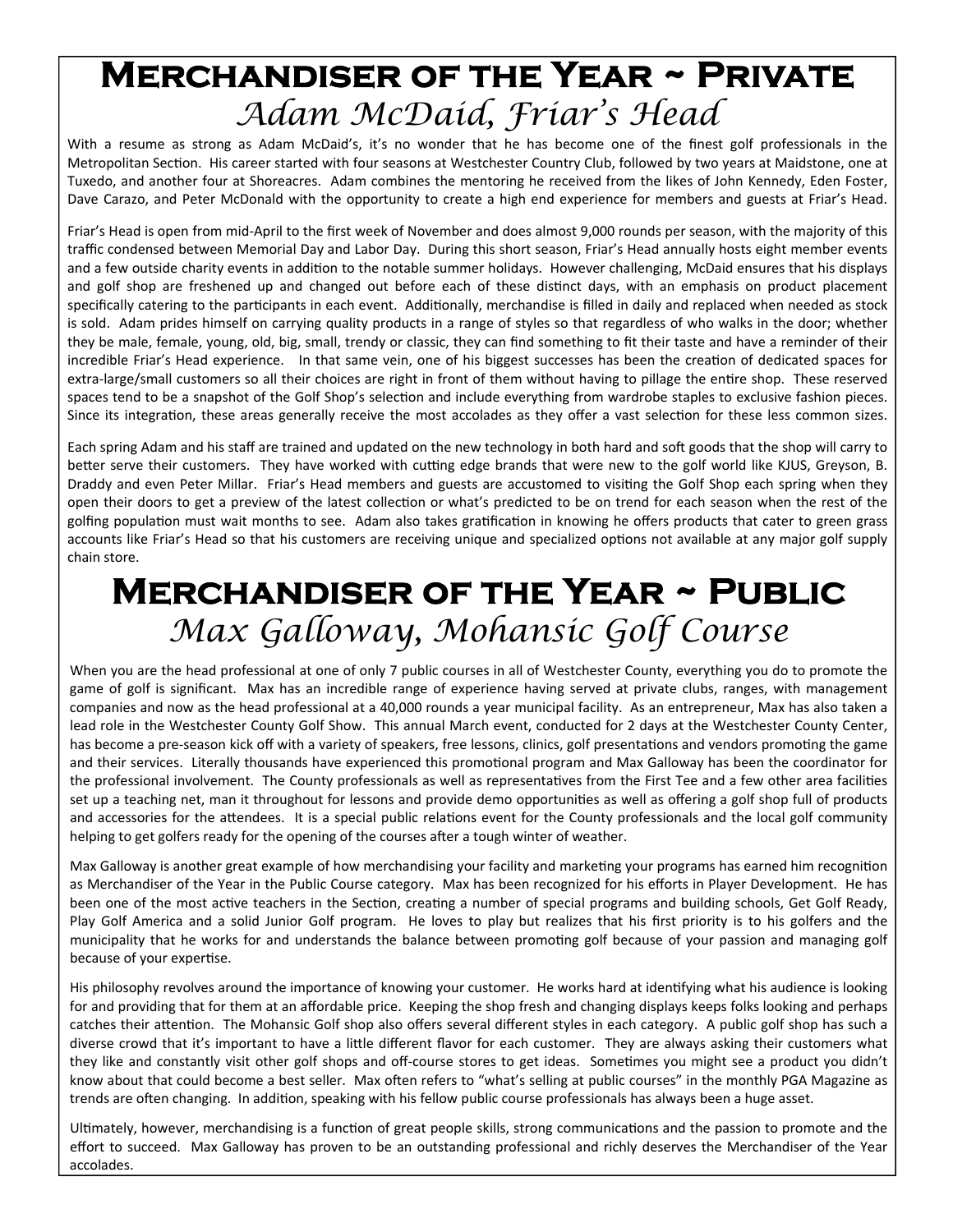## **2017 Patriot Award**  *Andy Crane, West Point Golf Club*

Andy Crane is the first PGA member to complete the "grand slam" of the PGA Certified Professional Program in just one year's time. In the process, Andy earned the Metropolitan PGA Ely Callaway Award for amassing the most MSR credits in the section in 2016. Having only been elected to PGA membership in 2015, to say that Andy Crane has been busy for the past two years would be a major understatement.

Andy's achievements in continuing education came despite the demand on his time as leader of the golf operation at West Point Golf Course. Andy spent time working at a number of clubs before finding a home at West Point, to the delight of a great many people. As the Head PGA Professional at West Point GC, home of the United States Military Academy, Andy is continually involved in community events and programs to support the morale and welfare of military personnel and their families both on and off the golf course. Examples of on course support are providing golf clinics to spouses of active personnel, running golf camps for children of military men and women, giving free tips and lessons on the driving range to the Academy's physical education classes, supporting the Army Golf Team, and even buying a group of cadets pizza who missed mess hall because their round went too long. Working at West Point Golf Course, Andy's awareness of the issues facing the members of our military has exponentially heightened and has become a way of life. Off the golf course, Andy and his family get involved with and support as many Military events as possible. His family frequently attends Army band concerts, sporting events, fundraising activates, and other events. Andy was honored when he was given the nickname by an officer's wife years ago of "Mr. West Point" because Andy was visible at almost every USMA activity. She actually wrote an email stating that, "it didn't matter if it was a soccer game or a bake sale Andy would be there giving his support to the community, He is more than our golf pro, he is Mr. West Point".

Andy spends every day serving military men and women, yet somehow manages to find another gear when Met PGA HOPE participants show up at West Point. He sincerely and deeply LOVES the program and is eternally thankful to have had the privilege of being involved from the beginning and being a critical contributor to its continued growth. Andy gets emotional talking about the impact of the program, and the countless success stories we have had. Many of the men and women we've recruited to participate in the Met PGA HOPE program are broken. Some are broken physically, some mentally, others both. Many struggle with physical injuries, stress and trauma induced introversion, trust issues, and fear. Andy's outgoing and engaging personality and passion for being a PGA professional are infectious, and he uses these gifts to help our military veterans feel welcomed and safe. The bond that is formed in the process is deep, real, and strong. Because of this the word for Andy's image among our military participants is "revered." So many lives have been changed for the better and knowing that he had a little tiny bit to do with that just by doing what he loves is moving and humbling for Andy. We call the PGA professional volunteers and veteran participants our "Met PGA HOPE Family"—Andy Crane is a patriarch.

If Andy Crane is "Mr. West Point" up at the USMA, he is "Mr. PGA HOPE" in the Metropolitan Section. There is a palpable admiration when watching Andy's peers observe him interacting with HOPE participants. Andy's fellow PGA professionals "come alive" on the spot because of his leadership and the example he sets. Andy's image and leadership have inspired more professionals to get involved and his calls to action have been heard loud and clear by Met PGA members. Andy Crane is most deserving of the 2017 Met PGA Patriot Award.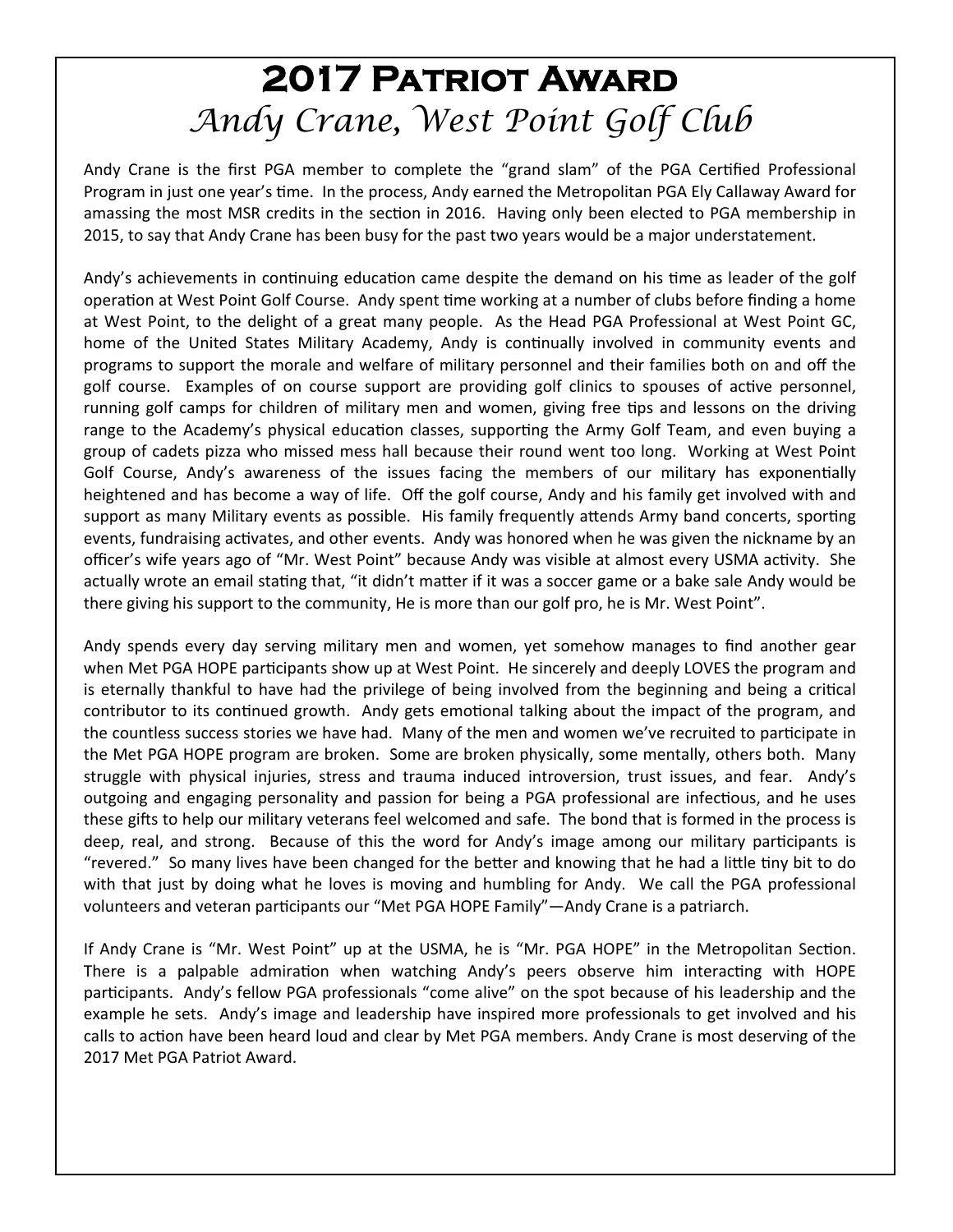## **2017 Player Development Award**  *Monique Thoresz, The Apawamis Club*

Monique Thoresz has been involved in Player Development initiatives since she started her teaching career. Always looking for new and innovative ways to engage members and get them involved in golf, she is constantly refining the programs offered to try to reach as many established and potential golfers as possible. Before becoming the Director of Instruction at The Apawamis Club, Monique worked for eight years at Westchester Country Club, bringing some of her successes to the membership at Apawamis. She then worked to create some new initiatives based on the membership and its needs.

Along with Westchester CC instructor Gary Weir, Monique created an event called "Girls to the Tee" in 2009. Partnering with the Women's Metropolitan Golf Association, the program is entering its tenth year of offering free instruction for girls every August.

At Apawamis, Monique has created an extensive clinic program for adults and juniors, and has tracked close to 200 unique participants in her adult programs for men and women. These clinics are in excess the approximately 850 lessons Monique gives each year. She has also created an elite junior program (Advanced Junior Golf Academy), which has been oversubscribed every year. Monique's Saturday all‐girls clinic program has been a hit with the younger ages (7‐11) and the on‐course program has helped the older girls advance their experience on the course.

Her most successful program for women has been Newbie Tuesdays, which is twice a month where ladies meet at 1:30 pm and play 4 holes of golf. The participants are paired with friends and play four holes in just over an hour so they can get home in time for after-school pickup. This program has developed a number of regulars, slowly building more committed golfers. Monique's 6 at 6:30 concept targets working women, getting them to the course for six holes before the work day begins.

In addition, Monique has reconstructed the junior golf program at Apawamis to encompass learning opportunities for all ages and abilities including After-School clinics, Advanced Junior Golf Academy, Fall Ball league, and a Junior Play with the Pro series. Apawamis also boasts "Girls-only" learning opportuniƟes, with clinics every Saturday and a Junior Girls' Golf Scramble each summer.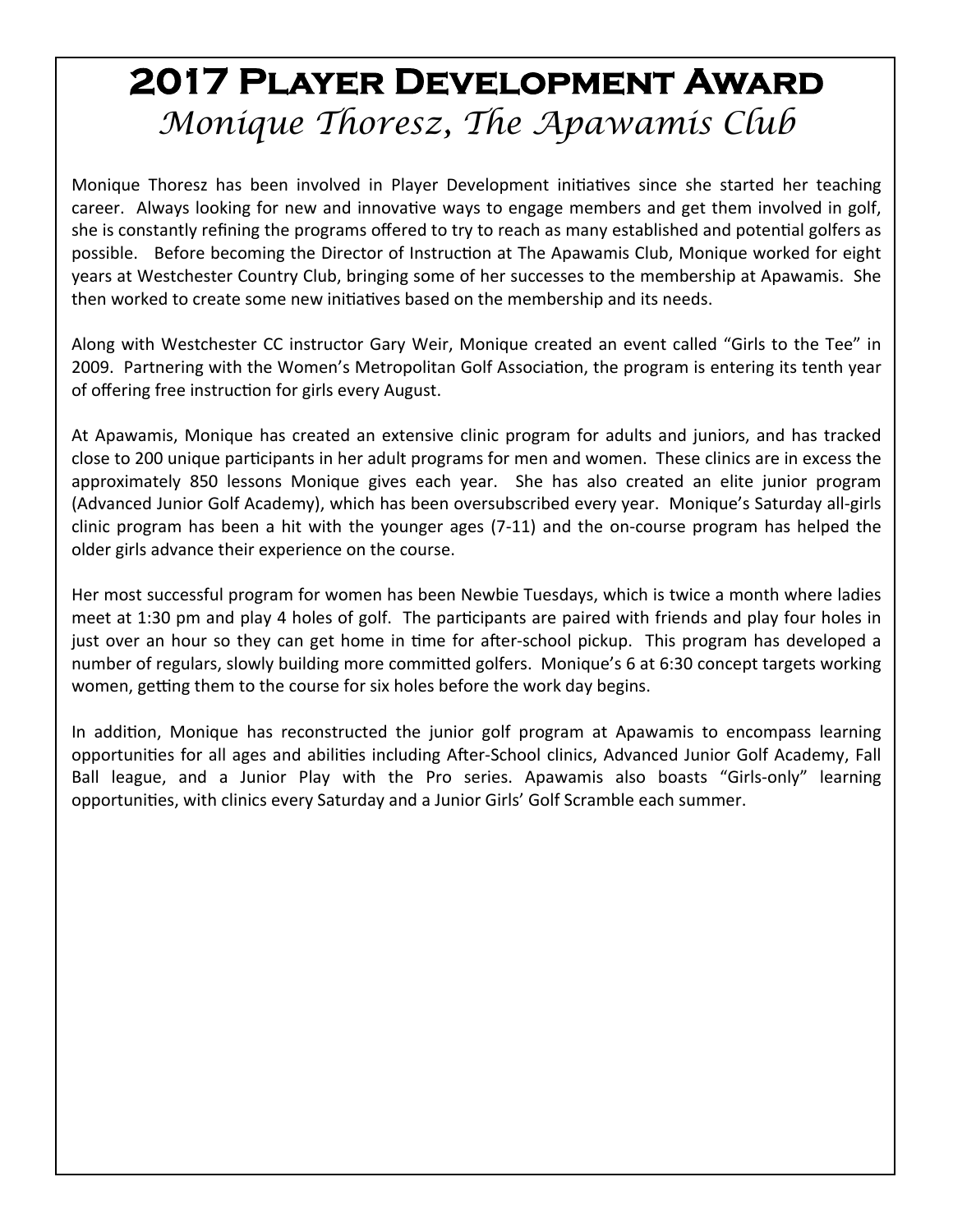## **2017 Youth Player Development Award**  *Ben Hoffhine, Westchester Country Club*

Ben Hoffhine began his professional career working for John Kennedy at Westchester in 1998 and returned in 2017 as Director of Golf. Prior to rejoining the staff at Westchester, Ben was the Head Professional at Wykagyl Country Club for 13 years and Assistant Professional for Mike Diffley at Pelham Country Club for four years.

Ben has been a leader in the growth and development of junior golf programs in the Metropolitan Section and at his former job as Head Professional at Wykagyl Country Club and his current role as Director of Golf at Westchester Country Club. His contributions and leadership to the development of PGA Junior League Golf in the Metropolitan Section have been strong from the beginning. This leadership has included being a mentor to many assistant and head professionals on "best practices" for running a successful team, division and league. He has been involved with the Met PGA staff and Player Development regional director in setting up a very special Metropolitan Section PGA Junior League Golf Championship at the request of the participating clubs, professionals and junior golfers. He has shared ideas that have been successful at Wykagyl with numerous professionals over the last 13 years both locally and nationally. As a member of the Met PGA's Board of Directors, Ben has also taken a leadership role in committees working with junior golf and player development.

When Hoffhine took over as Head Professional at Wykagyl in 2004, the junior program was virtually non-existent. Fast forward 13 years and the program quadrupled in size, and now has countless programs that appeal to all skill levels of junior golfers. Similar to Junior League Golf, Ben embraced the popularity of Drive, Chip and Putt and ran his own DCP event at Wykagyl. It was a huge success, with over 50 juniors participating the first year. Some of the juniors went on to compete in the Met PGA regional qualifiers with many of those juniors taking additional lessons just to improve their skills in preparation for the event. Junior Golf Camps are another area of great growth at Wykagyl under Ben's leadership. When Hoffhine began at Wykagyl in 2004, the only junior camp offered was a 1 hour portion of the Wykagyl Sports Camp for a six week period in the summer. Now, camps and clinics are run for every age group 3 and up. Over 125 juniors are exposed to the game on a yearly basis. SNAG Golf is used for juniors beginning at age 3 once a week. Spring afternoon camps are run while school is in session for the junior high and high school golfers. Wednesday evening "kids club" clinics begin as soon as the snow melts. Several times a year, the golf professional staff holds Junior Scrambles. Four juniors are paired with one professional for a 9 hole scramble event. Pizza and drinks are served on the golf shop porch after golf. This has been a huge success in allowing juniors an up close and personal look at how a professional plays the game. Hoffhine started a SNAG golf program at Wykagyl 4 years ago that has introduced countless juniors to the game of golf. The program is geared toward young children, 3 and above, and the sole purpose of the program is to introduce children to the game of golf in a fun no pressure environment. Clinics are held once a week throughout the golf season. Wykagyl's first SNAG juniors from 4 years ago are now beginning to join the clubs PGA Jr. League team, quite a thrill for the professional staff to see the progression through the clubs junior program. Working with the tennis professional, Hoffhine started a program that incorporates both golf and tennis for juniors ages  $7 - 15$ . The program now generates \$50,000 in lesson revenue and has become so popular that a Spring, Summer and Fall session are now offered.

Hoffhine has become one of the "go to" professionals for other professionals in the section for answers on developing a successful junior golf program. Not only are other professionals approaching Ben, parents from other clubs began to piggy back the success of PGA Junior League model that Ben created at Wykagyl for their own programs. Nothing summarizes Ben's image and leadership more than his recent appointment to one of the professions top jobs, Director of Golf at Westchester Country Club. Coming out on top in a highly competitive national search to replace the legendary John Kennedy, Ben showed first hand that his leadership, integrity and programming are tops in the country. Ask anyone about the special qualities necessary to be a leader in Player Development. They will tell you that it is passion, commitment and a true love for the game. The opportunity to share golf with others is what drives the very best professionals and it is certainly what has driven Ben Hoffhine to earn the PGA Youth Player Development Honor for the Metropolitan PGA in 2017.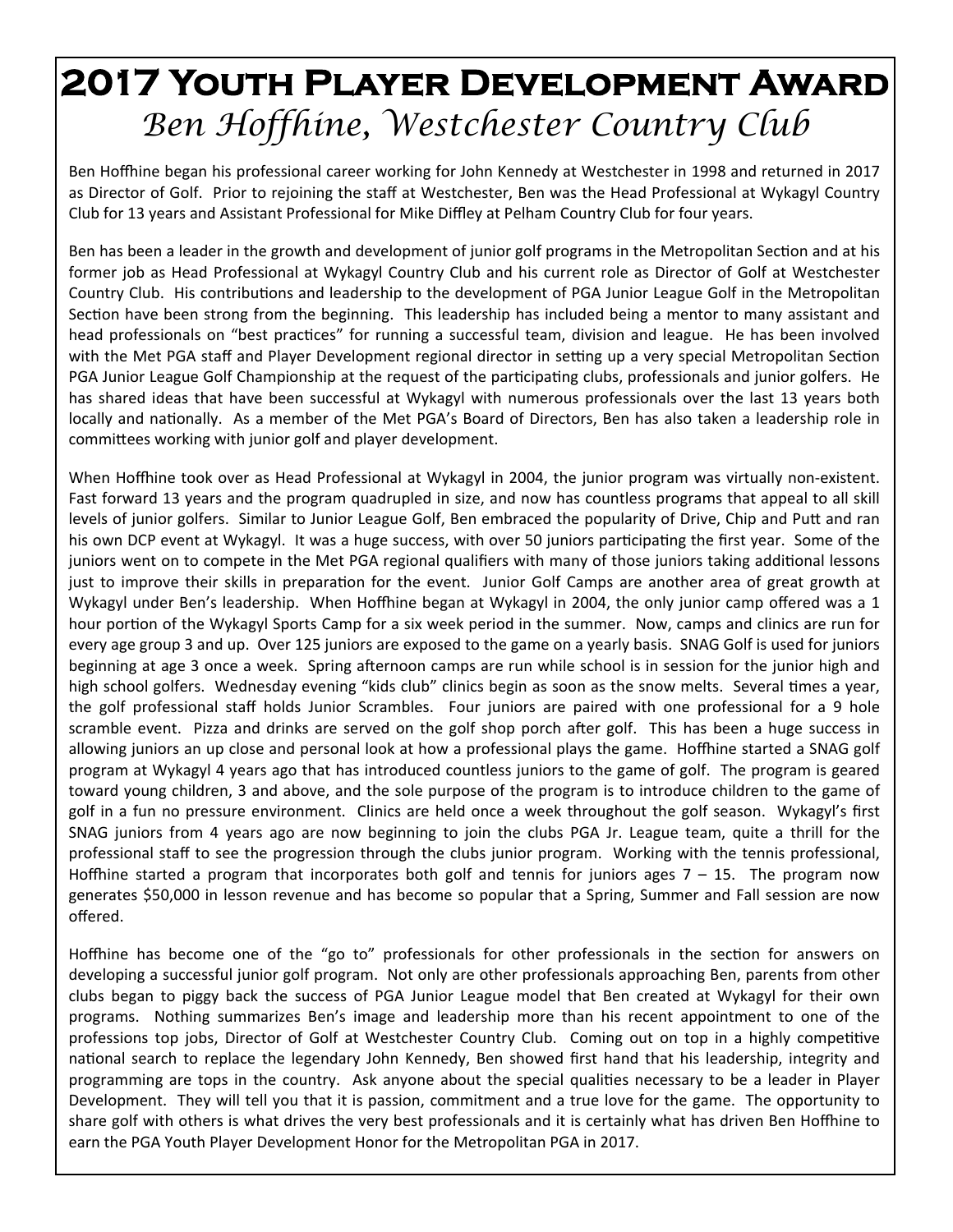## **2017 Horton Smith Award**  *Michael Breed, The Michael Breed Golf Academy*

Few professionals have ever had the range of impact on education that Michael Breed's resume includes. He has been recognized with awards and honors by the Metropolitan Section and the PGA of America. His involvement with and contributions to educational offerings are so vast, it is impossible to highlight them all.

Michael's educational contributions to the National PGA have been significant. He has been asked by President Paul Levy to Chair the PGA Coaching and Player Development committee for 2017-2018. Prior to this responsibility, he served on the Teaching and Coaching Committee on two occasions, 2009-2010 and 2011-2012. He was further asked to be the Master of Ceremonies for the Teaching and Coaching Summit in both 2013 and 2015. In 2013, Michael presented "The Keys to Putting" and shared his 10 years of putting research. At the 2015 Summit, he presented educational keys to building a brand and brand awareness. Further, Michael served on the PGA Communication Committee in 2011-2012 and 2013-2014. He served on the PGA Golf 2.0 and Tee it Forward Committees. Michael attended the PGA Conference of Leaders in 2009 and 2011, has volunteered at PGA HOPE, supports PGA Junior League as both a sponsor and educator, has been a voice for the professional at National Golf Day, and helped the Golf Channel launch the inaugural National Instruction Day.

Here in the Metropolitan Section, Michael served on the Education Committee from 2001-2016, including three years as chairman. During that time, Michael arranged top notch programming to the members of the section, for which he was rewarded with the Horton Smith Award in 2006 and 2007. During his time on the Education CommiƩee, Michael has arranged programs for Metropolitan PGA Professionals from some of the most respected instructors in our industry including David Leadbetter, Cameron McCormick, Hank Haney, Jim Hardy, Sean Foley, Mike Bender and Butch Harmon. In fact, the program that Michael established in 2016 with Butch Harmon was our highest attended Spring Educational Forum in the history of the Met Section and is the highest viewed presentation on the Metropolitan PGA website with over 30,000 views. Building the image of PGA Professionals and the Association has been and continues to be extremely important to Michael. Brand building and awareness is a subject that he has spoken to the Metropolitan PGA and numerous other sections of the PGA on many occasions. He is adamant about the importance of building each individual PGA Professional's image as well as that of the PGA. He has used his own celebrity to wave the PGA banner by hosting other PGA Professionals on The Golf Fix and encouraging his viewers to "go see a PGA Professional" to improve. Michael's leadership in education and promoƟon are instrumental in the development of PGA Professionals and Michael's involvement has been extremely valuable.

In addition to coordinating programs, Michael himself has presented educational programs for the Metropolitan PGA on numerous occasions. He has conducted countless seminars on instruction and the art of teaching but his most popular presentations have been on developing interviewing skills and the importance of building your brand. In fact, his brand building presentation has been viewed more than 2,500 times on the Met PGA website and has provided insights for a large number of PGA Professionals outside of the Metropolitan Section.

It is an incredible package of involvement and influence, but perhaps most importantly, Michael Breed is truly a PGA Professional who makes a difference to his students and to his community. There is no doubt that he is on the precipice of greater honors and recognition but for the Special Awards Committee it is what he does on a daily basis that has always merited his recognition.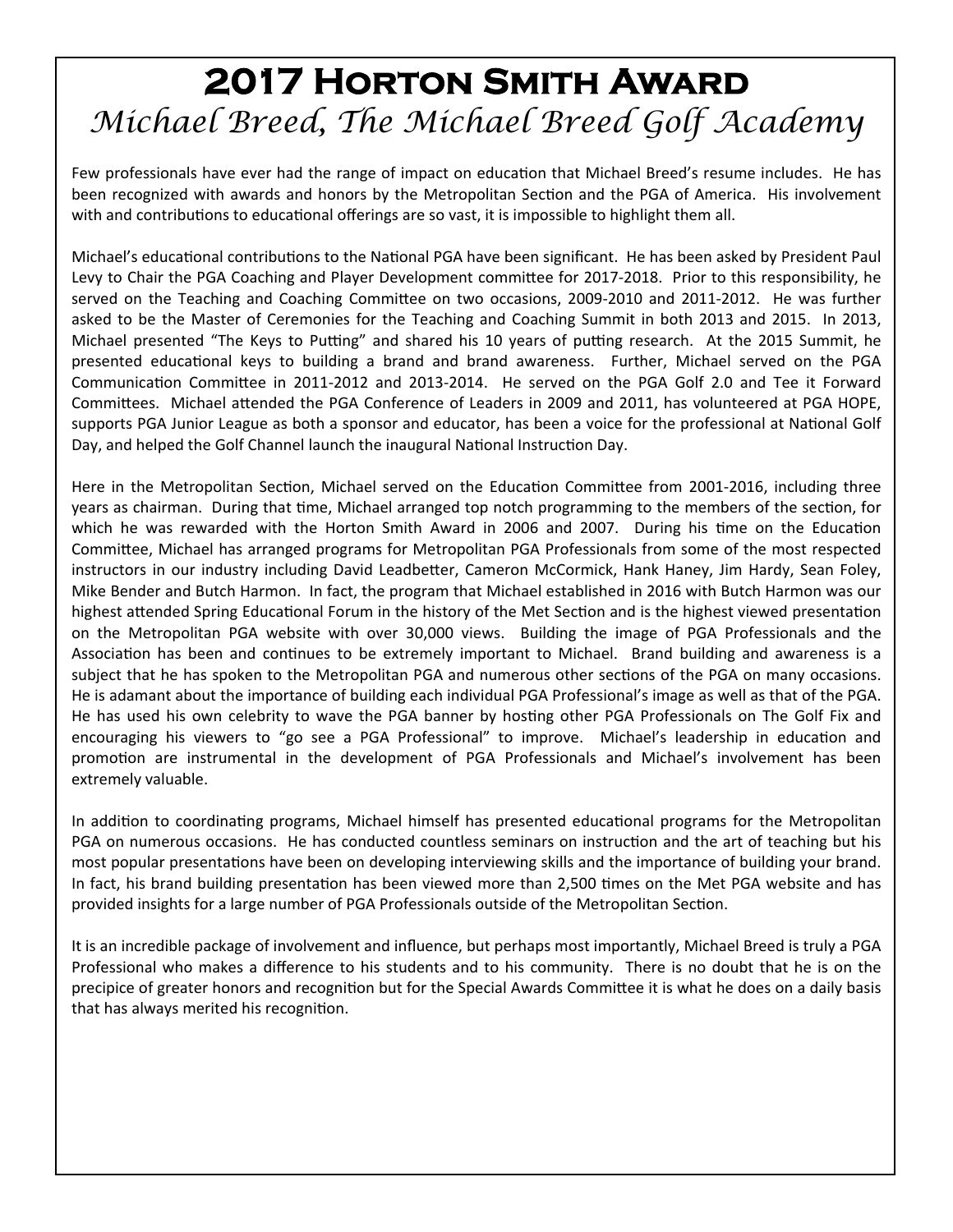## **2017 Bill Strausbaugh Award**  *Mike Gilmore, Winged Foot Golf Club*

If you ask Mike Gilmore about mentoring and the impact he has had on the success of those who have worked for him and with him, he would tell you that he has just been lucky to have good people around him. But if you ask anyone who has been fortunate to have served with him they will tell a completely different story. Mike Gilmore is the true definition of a leader who doesn't just talk the talk, he actually walks the walk. He treats people with respect and leads by example. He mentors his staff by allowing them to make their own decisions and experience all facets of the golf business. This guidance has allowed many of his assistants to become successful head professionals. Not only has Mike helped launch the careers of several head professionals but he has also had a significant impact on employment in the Met Section as he has was a steadying influence to Winged Foot when they chose him to be their golf professional during a transitional time. Mike molded the existing staff and added new pieces to provide more services and better programs. He allowed his key people to do what they do best – teach, play, merchandise, develop new players and provide the ultimate in friendly customer service. Winged Foot's greatness was alive and well from the golf shop through every element of the operation. The subliminal message in the golf community was that for the right professional at even the top clubs, there was all the talent you needed close to home. Mike Gilmore will tell you he was just doing his job, but almost every professional in the Met Section will affirm that he has done it so well that it has had a trickle down impact on so many other jobs in the area.

When asked to describe what makes Mike Gilmore special, the first thing that comes to mind is his compassion for others. Ask Mike how he is doing and you will get a quick positive response followed by his question about you, your family, your job and your life in general. His compassion is sincere and his sincerity is deeply rooted in his own upbringing. Mike's contributions to mentorship are no doubt a paying forward of the tutelage he received as part of Billy Farrell's staff at Stanwich. When he arrived at Winged Foot he inherited holdover professionals James Ondo, Alicia Dibos and Mike Durkin among others. Mike completely changed the atmosphere under which they all operated, giving them greater freedom but also increased responsibility. Their happiness and success speaks volumes about Mike's leadership. In the last few years, four of Mike's former assistants Joe Dolezal, John Guyton, James Ondo, and Grant Sturgeon were appointed to head professional positions. With the move of Sturgeon to Arcola, Mike has elevated Katie Wiedmar, giving this historic club two outstanding female assistants and encouraging each of them to grow their programs and expand their reach among the membership.

There is no denying the influence that Mike Gilmore has had in the Met Section as a professional and as a leader among his peers. His playing prowess is exemplified by his awards for Player of the Year among the assistants in 1997 and then for the Met Section in 2002 but more than the recognition of his skill as a player is the incredible love and passion he exudes as a player. Almost on a daily basis he will join with a different group of members to play at Winged Foot, with or without their guests, men, women and juniors as well as with his staff or interns in the evenings. Mike often explains that it is difficult to encourage members to play more golf when their professional shies away from spending the time. But playing is just a fraction of what Mike does when he is on the course. Every "outing" is either saturated in instruction or in helping those he plays with to relax and enjoy the game, often centered around discussions of family, work or social issues. Perhaps what Mike Gilmore has done as well or better than so many great professionals is to attach his own personality to a very difficult game and often a complex profession. As talented as he is, when you are in his company you have his complete attention. The game is not a technical connection of movements and muscular responses, rather it is an opportunity to enjoy the company of others in any competitive environment. So many professionals in the Met Section, especially those who have been mentored by him, are convinced that he could have been one of the most dominant and successful players in a region filled with golf Hall of Famers. But Mike Gilmore has seemingly preferred to use his talents to help others and by so doing has truly earned the respect and admiration of those who serve the profession.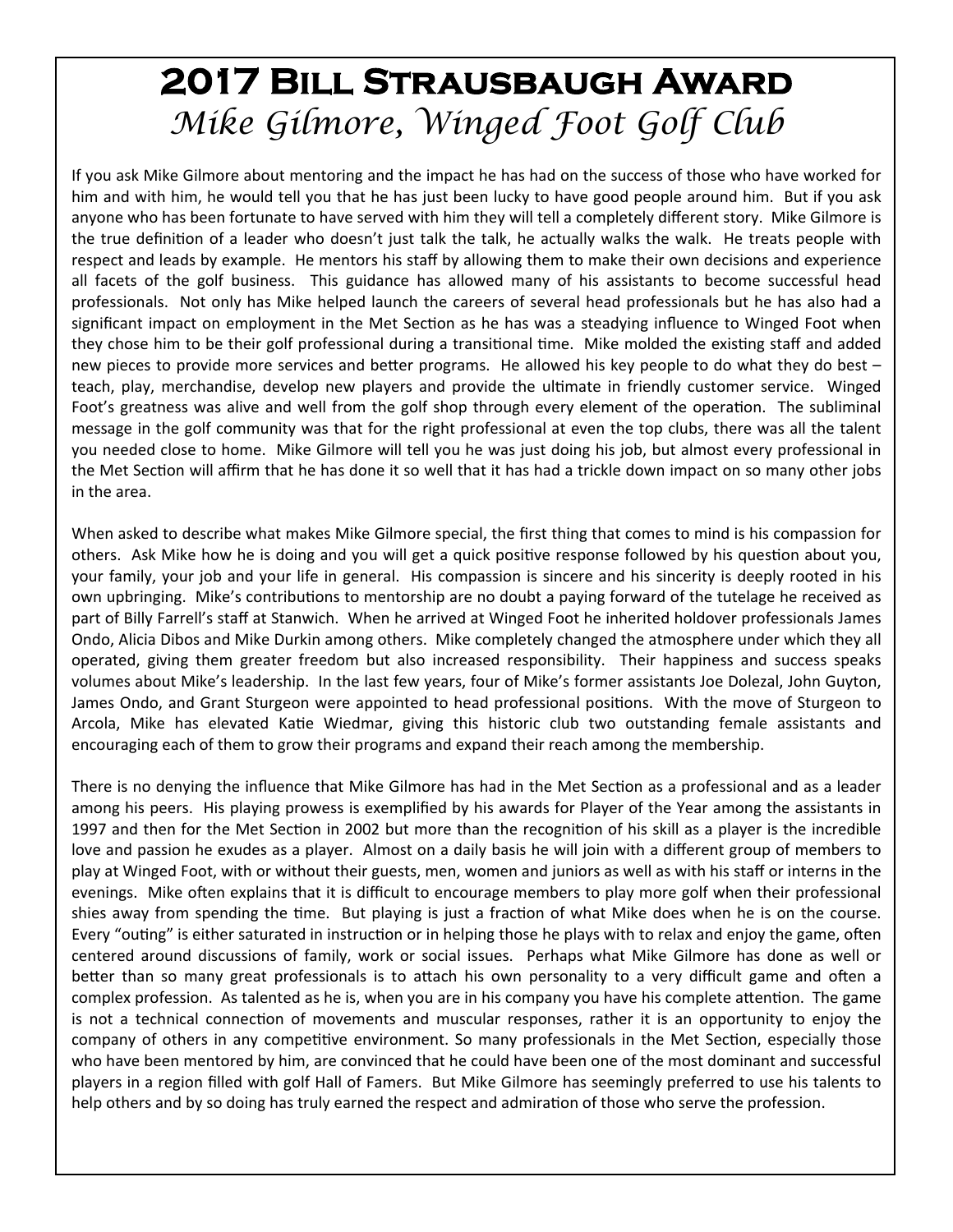## **2017 Teacher of the Year Award**  *Jeff Gschwind, Deepdale Golf Club*

Jeff Gschwind had the great fortune to begin his golf career as Michael Hebron's personal assistant. Under Michael's guidance, Jeff's passion for instruction and his never-ending search for information took hold. "We are here to provide and support the learning process", Michael would say each day. The message resonated. Jeff's students would say he has a gift to insert the right amount of knowledge, at the right time and in a way they can easily integrate and absorb into their game.

Jeff attributes his success to the many professionals he was fortunate enough to work with along the way including Michael Hebron, Darrell Kestner, Dr Jim Suttie, Mac O'Grady, Mike Bender, Andy Plummer and Michael Bennett.

In 2001, Darrell Kestner hired Jeff to be his First Assistant at Deepdale Golf Club. Now in his 17th year, Jeff is the Head Professional of Deepdale and has played an influential role mentoring and training the many assistants and interns who have passed through Deepdale. Some have gone on to be great teachers in their own right and others have achieved tremendous success as players and professionals.

> Kirk Satterfield - 2004 National PGA Assistant Champion Matt Dobyns - 2012 National PNC Champion & 2015 Met PGA Player of the Year Ben Polland ‐ 2015 Met Open Champion & Assistant Player of the Year Darrell Kestner - 2004 & 2005 National PGA Senior Player of the Year Joe Compitello - Director of Instruction, Plainfield CC Eric Brelowski - Director of Instruction, Piping Rock CC Dylan Thew ‐ Director of Golf, Kiawah Island Club

Jeff has been recognized by Golf Digest on their list of "Top 20 teachers under 40" and has been ranked each year on their list of "Best Teachers in New York State". He continues to keep up with current technology and equipment to help his students achieve their goals of breaking 100 or making the various tours. He has helped Danah Ford, Cindy Mueller, Angela Buzminski, LPGA tour, Matt Davidson and Charlie Wi, PGA Tour, Peter Van Ingen (ranked 3rd 2015 US Senior Amateurs) , Dr Bob Rotella, Charlie Rose and Pat Gutman, the best 26 handicap in golf. HIs amateur members have won Club Championships at Deepdale, Piping Rock, Meadowbrook, The Creek, Shinnecock Hills and The National Golf Links of America.

Recognizing a need Jeff began the first ever junior program at Deepdale. The Deepdale Players Academy was designed to be a structured program to create a learning environment to jumpstart Deepdale junior member golf skills. Using modern technology and an interactive guide players learn their full swing mechanics, a versatile short game, course management and most importantly how to "Respect the Pace" when putting. The program has grown over the past 4 years and is now a must for every young Deepdale golfer.

Generally under the radar, Jeff continues to answer any question asked of him and is always free to take a look. He once heard a prominent teacher say, "It's not what you know, but what people think you know". This may be the case from a marketing perspective, but when you are standing in front of a golfer looking for help, it's all about what you know. Knowing the smallest details and knowing how to prioritize and communicate those details, Jeff believes, will serve every instructor wishing to help all those who stand in front of them and continue to grow this great game we all love.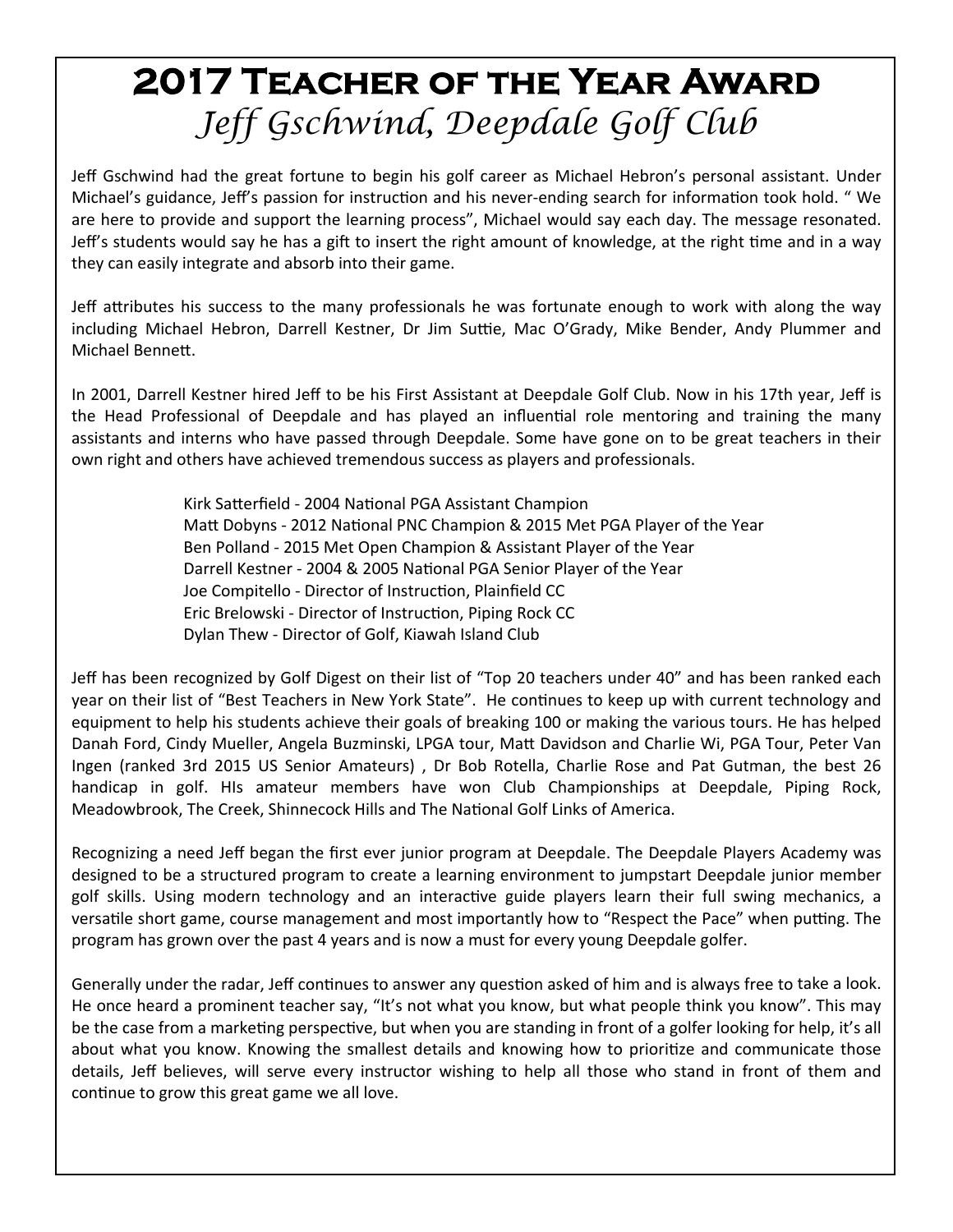#### Metropolitan PGA Hall of Fame

| Jim Albus  1986        |
|------------------------|
| Willie Anderson  1974  |
| Jim Barnes  1974       |
| Herman Barron 1977     |
| Gene Borek  1985       |
| Al Brosch 1977         |
| Jack Burke, Jr.  1980  |
| Frank Cardi 1983       |
| Pat Cici  1988         |
| Bill Collins 1981      |
| Harry Cooper 1976      |
| Wiffy Cox  1976        |
| Tom Creavy 1976        |
| Bobby Cruickshank 1976 |
| Jimmy Demaret 1976     |
| Clarence Doser 1981    |
| Billy Farrell 1999     |
| Johnny Farrell  1975   |
| Mike Fetchick  1980    |
| Doug Ford  1975        |
| Ed Furgol  1981        |
| Claude Harmon  1977    |
| Michael Hebron  2008   |
| Bobby Heins 2010       |
| Ben Hogan  1974        |
| Jock Hutchison  1974   |
| John Inglis 1979       |
| Bob Joyce  1999        |
| Mike Joyce  2009       |
| Tom Joyce  2008        |
| Darrell Kestner 2010   |
| Willie Klein  2007     |
| Ted Kroll 1979         |
| Ron Letellier  1982    |
| Carl Lohren 1990       |
| Jack Mackie  2005      |
| Tony Manero  1976      |
| Dave Marr  1980        |

| Jack Mallon  1978         |
|---------------------------|
| Willie McFarlane 1975     |
| Jim McLean  2013          |
| Gil McNally  2008         |
| Bill Mehlhorn  1976       |
| Eddie Merrins  2013       |
| William A. Mitchell  1998 |
| Joe Moresco  1988         |
| Tom Nieporte 1983         |
| Jack Patroni  1979        |
| Paul Runyan  1998         |
| Gene Sarazen  1974        |
| Craig Shankland  2013     |
| Alex Smith  1975          |
| Jimmy Thompson  1976      |
| Jim Turnesa  1975         |
| loe Turnesa 1975          |
| Mike Turnesa 1978         |
| Bob Watson 1984           |
| Robert White 2005         |
| Craig Wood 1974           |
| Jimmy Wright 1982         |
| Bruce Zabriski  2013      |

| Harry Cooper 1937         | Vardon Trophy                   |
|---------------------------|---------------------------------|
| Ron Letellier  1976       | Golf Professional of the Year   |
| Andy Nusbaum 1978         | Horton Smith Award              |
| Mike Hebron  1990         | Horton Smith Award              |
| Jim Albus1990             | Golf Professional of the Year   |
| Mike Hebron1991           | Teacher of the Year             |
| Bruce Zabriski  1991      | PGA Club Pro Player of the Year |
| Paul Miner  1992          | Junior Golf Leader              |
| Jim McLean 1994           | Teacher of the Year             |
| Bruce Zabriski  1994      | PGA Club Pro Player of the Year |
| William A. Mitchell  1996 | <b>Bill Strausbaugh Award</b>   |
| Bruce Zabriski  1996      | PGA Club Pro Player of the Year |
| Bruce Zabriski  1997      | PGA Club Pro Player of the Year |
| Bruce Zabriski  1998      | PGA Club Pro Player of the Year |
| Rick Hartmann 2000        | PGA Club Pro Player of the Year |
| Darrell Kestner 2004      | Senior Club Pro of the Year     |
| Darrell Kestner 2005      | Senior Club Pro of the Year     |
| Tom Nieporte2005          | <b>Bill Strausbaugh Award</b>   |
| John Kennedy 2010         | Horton Smith Award              |
| Nelson Long2010           | <b>Bill Strausbaugh Award</b>   |
| Metropolitan Section2010  | Graffis Award                   |
| John Hines2011            | Patriot Golf Award              |
| Michael Breed2012         | Teacher of the Year             |
| Carl Alexander 2012       | <b>Horton Smith Award</b>       |
| John Kennedy2012          | Patriot Golf Award              |
| Tom Henderson 2015        | Professional of the Year        |
| John Kennedy2017          | <b>Bill Strausbaugh Award</b>   |
| Darrell Kestner 2017      | Professional of the Year        |

#### National PGA Award Winners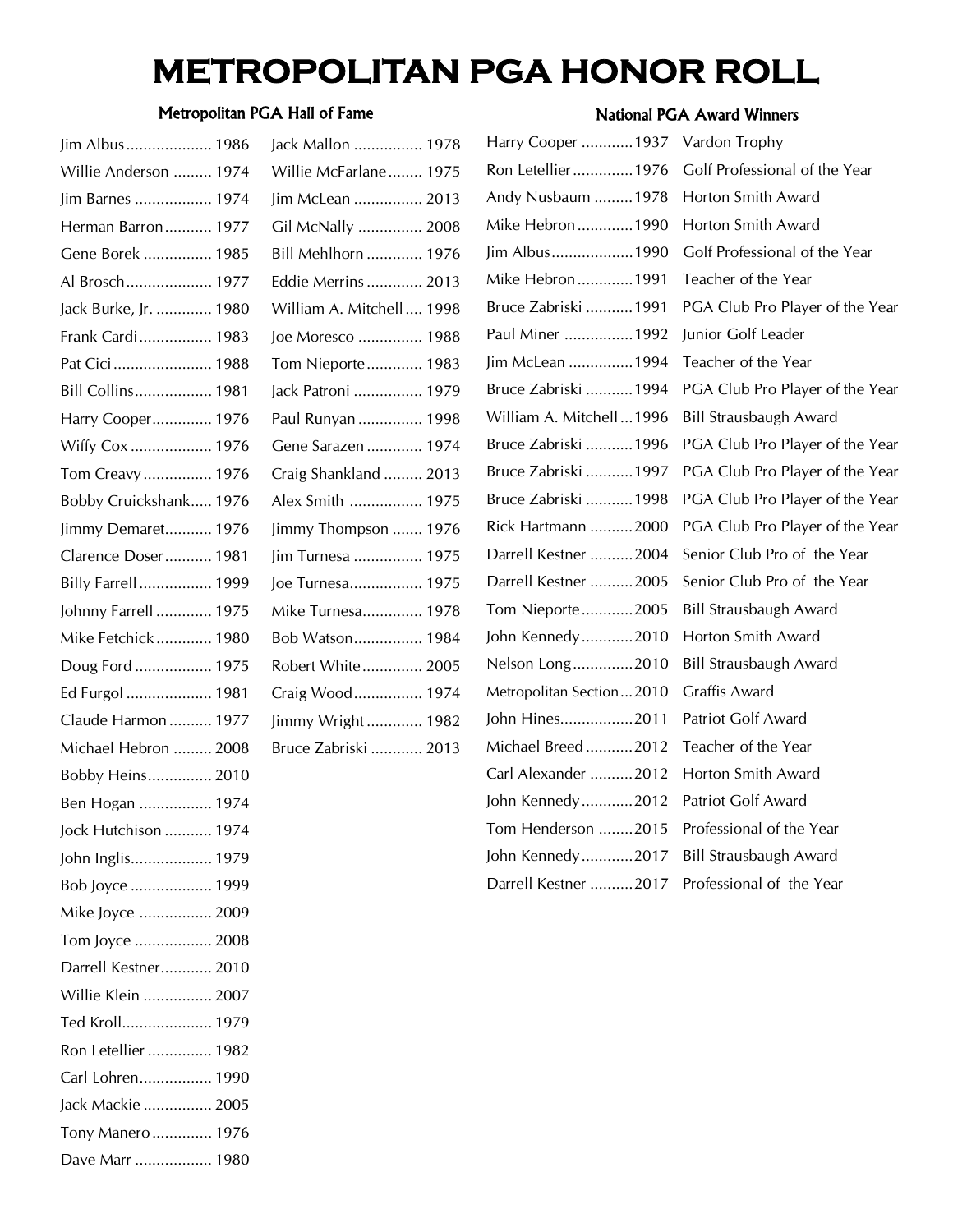#### Professional of the Year Sam Snead Award

| Harry Cooper  1956          |
|-----------------------------|
| John Inglis  1957           |
| Al Ciuci  1958              |
| Jack Sabol 1960             |
| Jack Mallon  1961           |
| Jack Mallon<br>1962         |
| Mike Turnesa 1963           |
| Jack Sabol 1964             |
| Pat Cici<br>1966            |
| Francis Zeray<br>1967       |
| Frank Cardi 1968            |
| Tony Marco 1969             |
| Bob Watson<br>1970          |
| Joe Moresco  1971           |
| Gene Borek  1972            |
| Elmer Voight<br>1973        |
| Craig Shankland<br>1974     |
| Craig Shankland<br>1975     |
| Ron Letellier  1976         |
| Jerry Coats<br>1977         |
| George Lewis<br>1978        |
| William A. Mitchell<br>1979 |
| Robert Joyce<br>1980        |
| Harold Kolb<br>1981         |
| Mike Hebron<br>1982         |
| William A. Mitchell<br>1983 |
| Gil McNally<br>1984         |
| Gil Cavanaugh<br>1985       |
| Lloyd Monroe 1986           |
| Roy Pace  1987              |
| Michael Homa 1988           |
| Gil McNally  1989           |
| Jim Albus  1990             |
|                             |

| John Schob 1991       |
|-----------------------|
| Bob DeStefano  1992   |
| Joe Ennis 1993        |
| Nunzio Ciampi 1994    |
| Jim O'Mara 1995       |
| Tom Nieporte 1996     |
| John Kennedy  1997    |
| Jim Bender 1998       |
| Stan Mosel 1999       |
| Bobby Heins 2000      |
| Rick Vershure  2001   |
| Rod Loesch 2002       |
| John McPhee  2003     |
| Don McDougall 2004    |
| Pete Donnelly 2005    |
| Greg Hurd  2006       |
| Ed Nicholson 2007     |
| Rick Meskell 2008     |
| Tom DeBellis 2009     |
| Dave Carazo 2010      |
| Tom Henderson 2011    |
| Michael Summa 2012    |
| Joe Felder  2013      |
| Darrell Kester  2014  |
| Nelson Long 2015      |
| Brad Worthington 2016 |
| Dave Gosiewski  2017  |

| Jack Mallon 1974            |  |
|-----------------------------|--|
| Al Brosch 1975              |  |
| Guido Cribari  1976         |  |
| Vincent Draddy  1977        |  |
| Joseph C. Dey, Jr.  1978    |  |
| William M. Jennings  1979   |  |
| Dana Mozley 1980            |  |
| Harry Cooper 1981           |  |
| Claude Harmon  1982         |  |
| Frank Cardi 1983            |  |
| James R. Hand  1984         |  |
| Bud Miller  1985            |  |
| Mike Turnesa 1986           |  |
| Dr. Richard Silver  1987    |  |
| Met. Golf Course Supts 1988 |  |
| Howard Treiber  1989        |  |
| Gene Sarazen  1990          |  |
| Paul Runyan  1991           |  |
| Bob Joyce  1992             |  |
| Edward T. Schneider 1993    |  |
| Lowell Schulman  1994       |  |
| Arnold Kerner 1995          |  |
| William A. Mitchell  1996   |  |
| Michael Feidelson  1997     |  |
|                             |  |

#### Patriot Award

| John Hines 2010    |  |
|--------------------|--|
| Larry Refvik2011   |  |
| John Kennedy 2012  |  |
| Ray Ford 2013      |  |
| Greg Bisconti 2014 |  |
| Ray Ford 2015      |  |
| Paul Glut 2016     |  |
| Andy Crane2017     |  |
|                    |  |

Bill Strausbaugh Award

| George Sands 1998            |
|------------------------------|
| Joe Moresco 1999             |
| Metropolitan Golf Ass'n 2000 |
| Dave Marr  2001              |
| Ely Callaway2002             |
| Gene Borek  2003             |
| Tom Nieporte  2004           |
| Jim Albus  2005              |
| Phil Laskawy 2006            |
| Gil McNally 2007             |
| Dave Catalano  2008          |
| Paul Dillon  2009            |
| Michael Hebron 2010          |
| Robert L. Watson  2011       |
| Jeff Hall 2012               |
| Mary Beth Childs  2013       |
| Rodney Loesch  2014          |
| John Kennedy  2015           |
| Charlie Robson  2016         |
| TBD2017                      |
|                              |

#### Ely Callaway Award

| David Young  2005        |  |
|--------------------------|--|
| John Hines 2006          |  |
| Robert Gable  2007       |  |
| Tom Henderson, 2008-2010 |  |
| Michael Breed  2010-2014 |  |
| Heath Wassem  2015       |  |
| Andy Crane  2016         |  |
|                          |  |

| Ron Nicol  1980           |
|---------------------------|
| William A. Mitchell  1981 |
| 1982 William A. Mitchell  |
| Roy Pace 1983             |
| Roy Pace 1984             |
| Gil McNally 1985          |
| Doug Steffen  1986        |
| Tom DeBellis  1987        |
| Mike Borsuk 1988          |
| John Schob 1989           |
| Jim O'Mara 1990           |

#### Glenn Haugsjaa .......... 1991 Nunzio Ciampi ........... 1992 Fred Gipp ................... 1993 Tom DeBellis .............. 1994 Tom DeBellis .............. 1995 Rick Meskell ............... 1996 Bobby Heins ............... 1997 Bobby Heins ............... 1998 Rick Meskell ............... 1999 Mike Summa ............... 2000 Jack Druga ................... 2001

| Bobby Heins  2002    |
|----------------------|
| Gene Borek 2003      |
| Tom Nieporte  2004   |
| John Kennedy  2005   |
| Dave Carazo  2006    |
| Joe Felder 2007      |
| Darrell Kestner 2008 |
| Heath Wassem 2009    |
| Nelson Long  2010    |
| Rick Vershure 2011   |
| Jim Bender  2012     |
|                      |

| Eden Foster 2013   |
|--------------------|
| John Kennedy 2014  |
| George Lewis  2015 |
| Grant Turner  2016 |
| Mike Gilmore 2017  |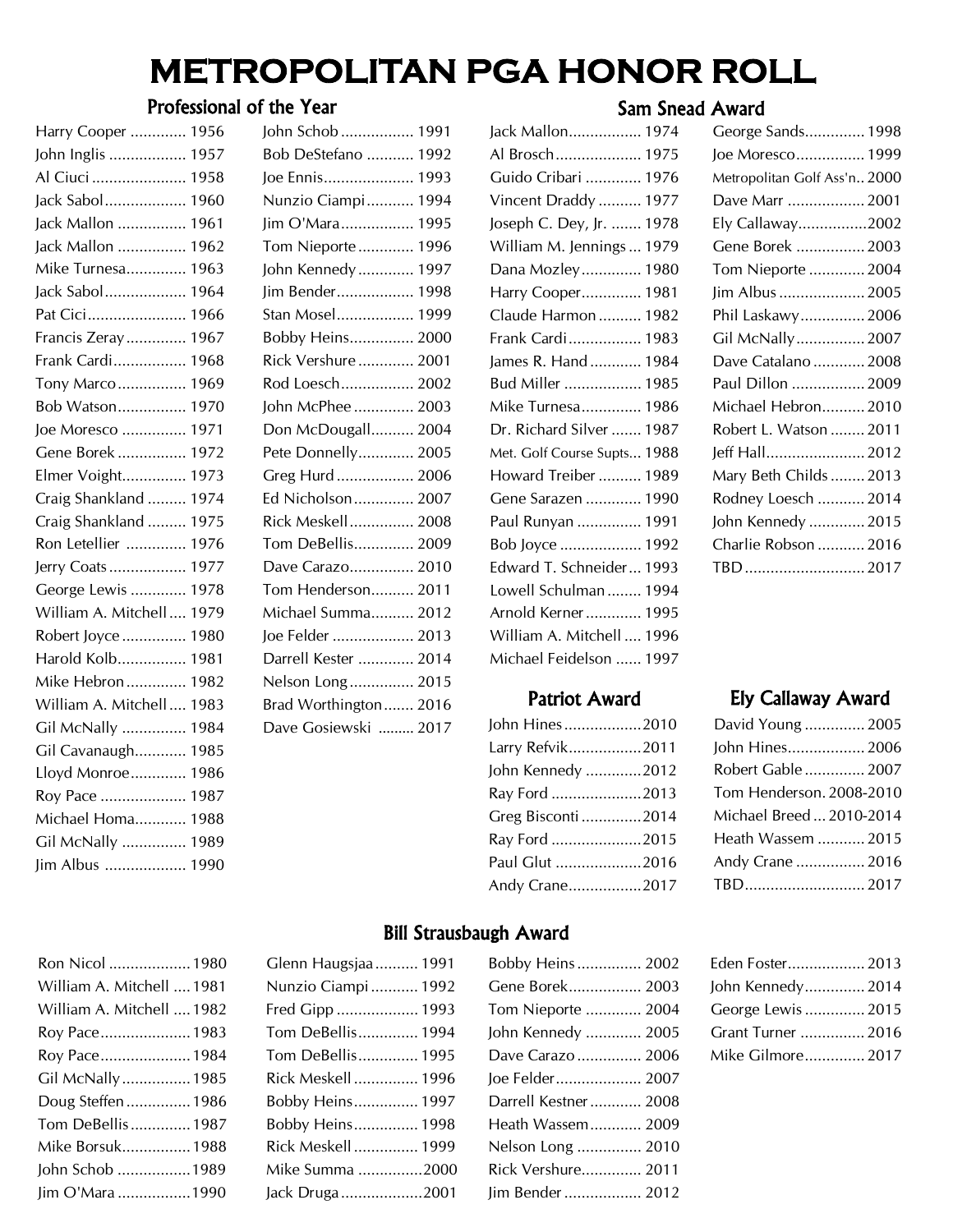| Merchandiser                           |              |
|----------------------------------------|--------------|
| of the Year - Private                  |              |
| Tommy Murphy<br>Bob Watson             | 1978         |
|                                        | 1979         |
| Davison<br>Pete                        | 1980         |
| John Schob                             | 1981         |
| Rick Rarick<br>1                       | 982          |
| John Kennedy                           | 1983         |
|                                        | 1984         |
|                                        | 1985         |
| Bob Weber                              | 1986         |
| Iim Bender                             | 1987         |
| Doug Steffen                           | 1988         |
| Bob Weber<br>Mike Summa<br>Mike Summa  | 989<br>1     |
| 1                                      | 990          |
| John Kennedy<br>Walter Campbell        | 1991         |
|                                        | 1992         |
| Jack McGown                            | 1993<br>1994 |
| Jim Bender<br>Don McDougall            | 1995         |
|                                        | 1996         |
| Tom Herzog<br>Char <u>l</u> ie Bolling | 1997         |
| Eric Feltman ̃                         | 1998         |
| Charlie Hicks                          | 1999         |
| Mike Diffley                           | 2000         |
| Paul Leslie                            | 2001         |
| Ed Nicholson                           | 2002         |
| Heath Wassem                           | 2003         |
| lim Smoot                              | 2004         |
| Bill Burke                             | 2005         |
| lim Wahl                               | 2006         |
|                                        | 2007         |
| Jim Morris<br>Michael Crawford         | 2008         |
| Steve Haggerty                         | 2009         |
| Jack Druga                             | 2010         |
| Jack Powers                            | 201          |
| Peter Cowan                            | 201          |
| Tim Shifflett                          | 201          |
| Chris Kenney<br>Dean Johnson           | 2014         |
|                                        | 201          |
| Sam Wiley<br>Adam McDaid               | 201          |
|                                        | 201          |

| Merchandiser         |  |
|----------------------|--|
| of the Year - Public |  |

| Mike Hebron<br>Mike Borsuk/Ed DiMattia                             | 1978             |
|--------------------------------------------------------------------|------------------|
|                                                                    | 1979             |
|                                                                    | 1980             |
| Tom Lupinacci<br>Vince Grillo                                      | 1981             |
|                                                                    | 1982             |
|                                                                    | 1983             |
|                                                                    | 1984             |
| Chuck Workman<br>Chuck Workman<br>Mike Hebron                      |                  |
| Tom Lupinacci                                                      | 1985             |
| Nick Petrillo<br>Chuck Workman                                     | 1986             |
|                                                                    | 1987             |
| John Paonessa                                                      | 1988             |
|                                                                    | 1989             |
|                                                                    | 1990             |
|                                                                    | 1991             |
|                                                                    | 1992             |
| Tom Lupinacci<br>Joe Felder                                        | 1993             |
|                                                                    | 1994             |
| Leo McMahon                                                        | 1995             |
| Sal Silvestrone                                                    | 1996             |
|                                                                    | 1997             |
| George Cosgrove<br>Angela Aulenti<br>Howard Robertson              | 1998             |
|                                                                    | 1999             |
| Dick Smith                                                         | 2000             |
| Doug Jansen                                                        | 2001             |
| loe Rehor                                                          | 2002             |
| Steven Lee                                                         | 2003             |
|                                                                    | 2004             |
|                                                                    | 2005             |
|                                                                    | $\frac{5006}{ }$ |
| limmi Conway                                                       | 2007             |
|                                                                    |                  |
| Joe Rehor  2008                                                    |                  |
| Bob Posillico/Doug Solow . 2009                                    |                  |
| Tom Avezzano  2010                                                 |                  |
|                                                                    |                  |
| Angela Aulenti  2011<br>Mal Galletta III  2012<br>Dave Fusco  2013 |                  |
| Dave Fusco                                                         |                  |
| Darren Stanek  2014                                                |                  |
| Michael Laudien 2015                                               |                  |
| Kevin Smith 2016                                                   |                  |
| Max Galloway 2017                                                  |                  |

### **Merchandiser**

#### of the Year - Resort

| Steve Downey 1978                      |  |
|----------------------------------------|--|
|                                        |  |
| Al Johnston1979<br>Hubie Smith 1980    |  |
|                                        |  |
| Sal Ruggiero 1981<br>Bob Fretwell 1982 |  |
| Bob DeStefano1983                      |  |
| Steve Downey 1984                      |  |
| Al Johnston 1985                       |  |
| Jack Breno 1986                        |  |
| Jack Breno 1987                        |  |
| Matt Kleiner1988                       |  |
| No Winner 1989                         |  |
| Mike Castelluzzi 1990                  |  |
| Biḷḷ Nauḷt1991                         |  |
| Bill Nault………………………1992                |  |
| Mike Sander 1993                       |  |
| Bill Burke 1994                        |  |
| Terence Hughes1995                     |  |
| No Winner 1996-1997                    |  |
| Kevin Smith 1998                       |  |
| Patrick Dill 1999                      |  |
| No Winner 2000                         |  |
| Geoff Walsh 2001                       |  |
| Todd Barker2004                        |  |
| No Winner 2005                         |  |
| Chris Caulfield2006                    |  |
| No Winner 2007-2010                    |  |
| John Forster 2011                      |  |
| No Winner 2012-2017                    |  |
|                                        |  |

### Horton Smith Award

| Tony Marco 1972<br>Charles Beverage 1973                                                               |  |
|--------------------------------------------------------------------------------------------------------|--|
|                                                                                                        |  |
|                                                                                                        |  |
|                                                                                                        |  |
|                                                                                                        |  |
|                                                                                                        |  |
|                                                                                                        |  |
|                                                                                                        |  |
|                                                                                                        |  |
|                                                                                                        |  |
|                                                                                                        |  |
|                                                                                                        |  |
|                                                                                                        |  |
|                                                                                                        |  |
|                                                                                                        |  |
|                                                                                                        |  |
|                                                                                                        |  |
|                                                                                                        |  |
|                                                                                                        |  |
|                                                                                                        |  |
|                                                                                                        |  |
|                                                                                                        |  |
|                                                                                                        |  |
|                                                                                                        |  |
|                                                                                                        |  |
|                                                                                                        |  |
|                                                                                                        |  |
| Don Beatty<br>Brad Worthington 2000<br>Brad Worthington 2001<br>David Young 2003<br>Brian Crowell 2003 |  |
|                                                                                                        |  |
|                                                                                                        |  |
|                                                                                                        |  |
|                                                                                                        |  |
|                                                                                                        |  |
|                                                                                                        |  |
|                                                                                                        |  |
|                                                                                                        |  |
|                                                                                                        |  |
|                                                                                                        |  |
|                                                                                                        |  |
|                                                                                                        |  |
|                                                                                                        |  |
|                                                                                                        |  |
| Mike Diffley2016<br>Michael Breed 2017                                                                 |  |
|                                                                                                        |  |

### Player Development Award

| Mike Wade2006                      |  |
|------------------------------------|--|
| Rodney Loesch 2007                 |  |
| Vinnie Pauroso 2008                |  |
| Paul Giordano/Todd Bordonaro….2009 |  |
| Michael Laudien2010                |  |
| Nick Maselli 2011                  |  |
| Greg Bisconti & Ambry Bishop 2012  |  |
| Tom Henderson2013                  |  |
| Max Galloway 2014                  |  |
| Dave Stevenson 2015                |  |
| Ben Hoffhine 2016                  |  |
| Monique Thoresz  2017              |  |
|                                    |  |

#### Deacon Palmer Award

| William A. Mitchell  2015 |  |
|---------------------------|--|
|                           |  |
| Rocco Cambareri  2017     |  |

#### Youth Development Award

| Mike Hebron 1982               |
|--------------------------------|
| Barney Corrigan  1983          |
| Paul Miner<br>1984             |
| 1985<br>Paul Miner             |
| 1986<br>Leo Tabick             |
| Billy Castner 1987             |
| Jim Hundertmark 1988           |
| Paul Miner  1989               |
| Paul Miner  1990               |
| Dale Shankland 1990            |
| NYC Borough Coordinators. 1991 |
| Bill Castner, Tony Chateauvert |
| Peter Cowan, Bill Korte, John  |
| Vuono                          |
| Dave Alvarez<br>1992           |
| 1993<br>Tim Nevin              |
| Bryan Fitzpatrick  1994        |
| Joe Felder 1995                |
| Peter Cowan  1996              |
| Bobby lenkins  1997            |

| Bob DeStefano  1998              |
|----------------------------------|
| Leo McMahon 1999                 |
| Pat Morris & Bob Posillico  2000 |
| Dave Stevenson 2001              |
| Charlie Bolling  2002            |
|                                  |
| Mike Wade  2004                  |
| Vincent Pauroso  2005            |
| Kevin Morris   2006              |
| Stuart Waack  2007               |
| Tom Kuhn  2008                   |
| Jim Smoot  2009                  |
| Rich Jones  2010                 |
|                                  |
| George Dixon  2012               |
| Stuart Waack  2013               |
| Nick Maselli  2014               |
| Peter Procops  2015              |
| Bill Mackedon 2016               |
| Ben Hoffhine 2017                |

#### Assistant Professional of the Year Award

| Nick Maselli 2009    |  |
|----------------------|--|
| Cory Muller  2010    |  |
| Greg Bisconti  2011  |  |
| Andrew Bostrom  2012 |  |
| Andrew Bostrom  2013 |  |
| Dennis Dungee 2014   |  |
| Dennis Dungee 2015   |  |
|                      |  |
|                      |  |

#### Gil McNally Award

| Patrick McCarthy .2010 |  |
|------------------------|--|
| Matt Noel 2011         |  |
| Ted Heins  2012        |  |
| Pete Catanzaro  2013   |  |
|                        |  |
| Kent St. Charles 2015  |  |
| Kirk Oguri  2016       |  |
| Daniel Sposato  2017   |  |

Patrick Eggeling ............. 2005 Carl Alexander .............. 2006 Cheryl Anderson............ 2007 Bobby Heins ................. 2008 Michael Breed ............... 2009 Harvey Lannak .............. 2010 Joe Laurentino ............... 2011 Michael Jacobs .............. 2012 Mike Diffley .................. 2013 Jeff Warne ..................... 2014 John Hobbins ................ 2015 Kirk Oguri ..................... 2016 Jeff Gschwind ................. 2017

#### Teacher of the Year Award

| Jim McLean 1986              |      |
|------------------------------|------|
| Mike Hebron  1987            |      |
| Roy Pace 1988                |      |
| Carl Lohren 1989             |      |
| Harry Cooper                 | 1990 |
| Gil McNally                  | 1991 |
| loe Moresco                  | 1992 |
|                              | 1993 |
| ́Воb Joyce<br>Bill Greenleaf | 1994 |
| Martin Nolletti              | 1995 |
| Gene Borek                   | 1996 |
| Darrell Kestner              | 1997 |
| Tom Patri                    | 1998 |
| Nelson Long                  | 1999 |
| Michael Breed                | 2000 |
| C.J. Reeves                  | 2001 |
| Jerry Impellittiere  2002    |      |
| David Czaja  2003            |      |
| Tom Sutter  2004             |      |
|                              |      |

| l Jl. UHdHCS 201J                |  |
|----------------------------------|--|
|                                  |  |
| Oguri  2016<br>iel Sposato  2017 |  |
|                                  |  |